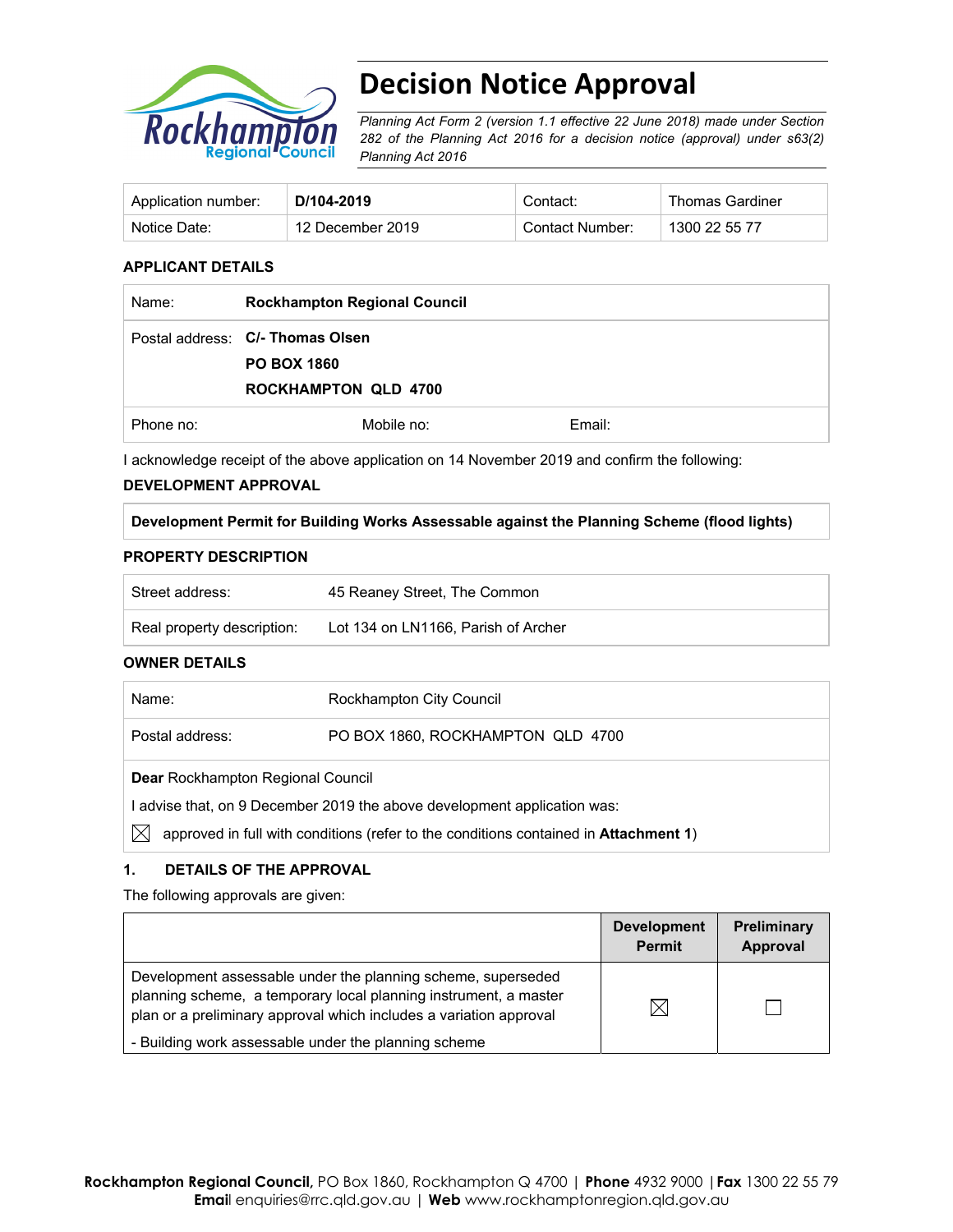# **2. CONDITIONS**

This approval is subject to the conditions in Attachment 1.

# **3. FURTHER DEVELOPMENT PERMITS REQUIRED**

Please be advised that the following development permits are required to be obtained before the development can be carried out:

| Type of development permit required | Subject of the required development permit |
|-------------------------------------|--------------------------------------------|
| Building Works                      |                                            |

# **4. REFERRAL AGENCIES** NIL

# **5. THE APPROVED PLANS**

**The approved development must be completed and maintained generally in accordance with the approved drawings and documents:** 

| <b>Drawing/report title</b> | <b>Prepared by</b>                      | <b>Date</b>     | Reference number  | <b>Rev</b> |
|-----------------------------|-----------------------------------------|-----------------|-------------------|------------|
| Site Plan                   | <b>Anderson Consulting</b><br>Engineers | 1 February 2019 | 18123-E001 1 of 2 | B          |
| Part Site Plan              | <b>Anderson Consulting</b><br>Engineers | 1 February 2019 | 18123-E002 2 of 2 | B          |

# **6. CURRENCY PERIOD FOR THE APPROVAL (s.85 of the** *Planning Act***)**

The standard currency periods stated in section 85 of *Planning Act 2016* apply to each aspect of development in this approval, if not stated in the conditions of approval attached.

# **7. STATEMENT OF REASONS**

| Description of the<br>development                  | The proposed development is for Building Works Assessable against the<br>Planning Scheme (flood lights)                                                  |                                                                                                                                                                                                                                                                                                                                                           |  |  |
|----------------------------------------------------|----------------------------------------------------------------------------------------------------------------------------------------------------------|-----------------------------------------------------------------------------------------------------------------------------------------------------------------------------------------------------------------------------------------------------------------------------------------------------------------------------------------------------------|--|--|
| <b>Reasons for Decision</b>                        | a)                                                                                                                                                       | The construction of the flood lights will not increase flood impacts to<br>people and property;                                                                                                                                                                                                                                                           |  |  |
|                                                    | b)                                                                                                                                                       | The proposed use does not compromise the strategic framework in the<br>Rockhampton Region Planning Scheme 2015;                                                                                                                                                                                                                                           |  |  |
|                                                    | C)                                                                                                                                                       | Assessment of the development against the relevant zone purpose,<br>planning scheme codes and planning scheme policies demonstrates<br>that the proposed development will not cause significant adverse<br>impacts on the surrounding natural environment, built environment and<br>infrastructure, community facilities, or local character and amenity; |  |  |
|                                                    | d)                                                                                                                                                       | The proposed development does not compromise the relevant State<br>Planning Policy; and                                                                                                                                                                                                                                                                   |  |  |
|                                                    | e)<br>aspect of the assessment benchmarks.                                                                                                               | On balance, the application should be approved because<br>the<br>circumstances favour Council exercising its discretion to approve the<br>application even though the development does not comply with an                                                                                                                                                 |  |  |
| <b>Assessment</b><br><b>Benchmarks</b>             | The proposed development was assessed against the following assessment<br>benchmarks:<br>Flood Hazard Overlay Code.                                      |                                                                                                                                                                                                                                                                                                                                                           |  |  |
| <b>Compliance with</b><br>assessment<br>benchmarks | The development was assessed against all of the assessment benchmarks<br>listed above and complies with all of these with the exception(s) listed below. |                                                                                                                                                                                                                                                                                                                                                           |  |  |
|                                                    | Reasons for the approval despite non-<br><b>Assessment</b><br><b>Benchmark</b><br>compliance with benchmark                                              |                                                                                                                                                                                                                                                                                                                                                           |  |  |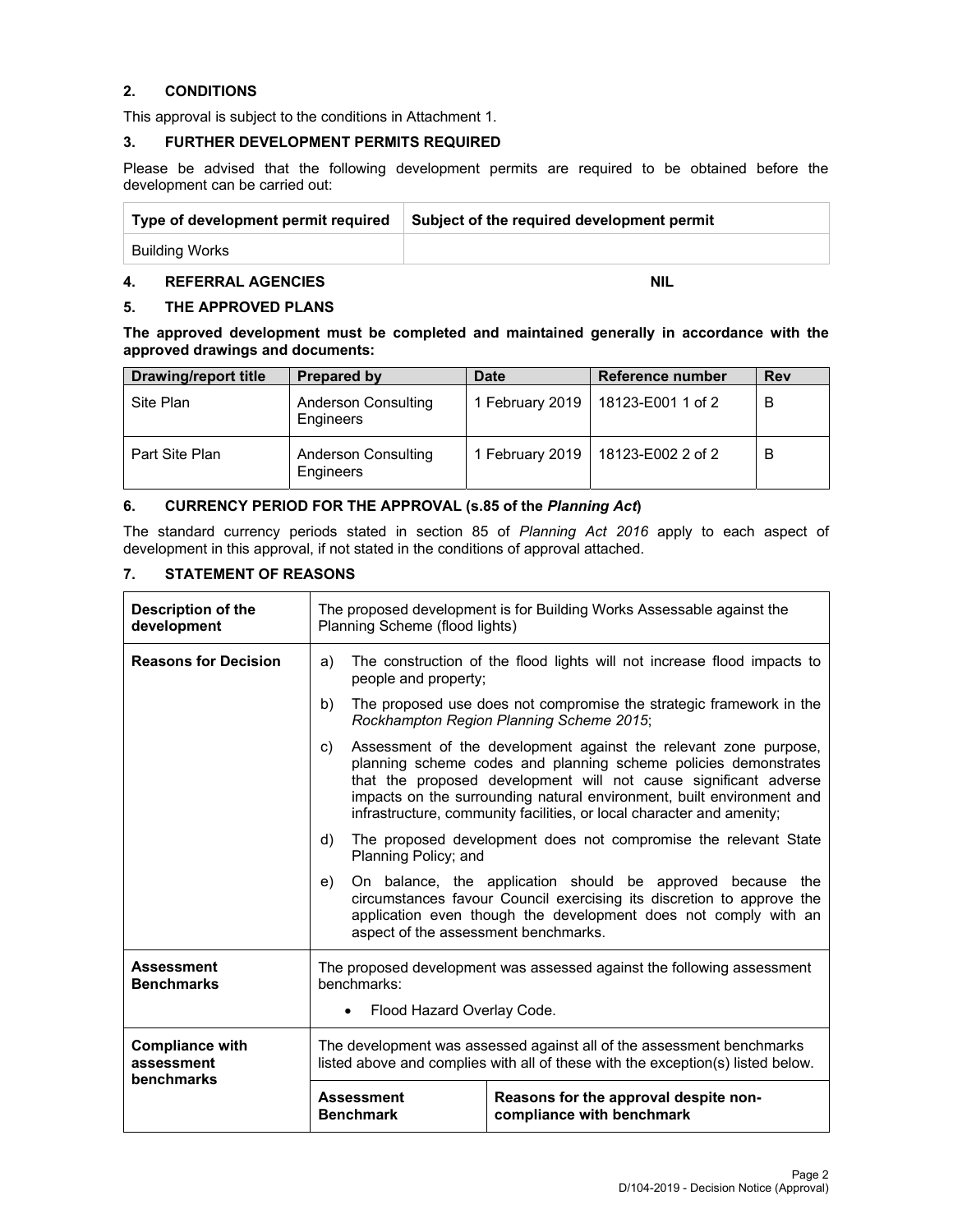|                                            | Flood Hazard Overlay<br>Code                       | The proposal will involve the construction of four<br>(4) new flood lights in the Extreme Flood Hazard<br>Overlay. Their construction is not anticipated to<br>increase flood impacts on people or property.<br>Furthermore, as the site is currently used for<br>outdoor sport and recreation purposes, the<br>construction of flood lights is not considered an<br>intensification of the existing use of the site. |  |
|--------------------------------------------|----------------------------------------------------|-----------------------------------------------------------------------------------------------------------------------------------------------------------------------------------------------------------------------------------------------------------------------------------------------------------------------------------------------------------------------------------------------------------------------|--|
| <b>Matters prescribed by</b><br>regulation | The State Planning Policy - Part E:<br>(i)<br>(ii) | The Central Queensland Regional Plan;<br>(iii) The Rockhampton Region Planning Scheme 2015;<br>(iv) The common material, being the material submitted with the application.                                                                                                                                                                                                                                           |  |

# **8. APPEAL RIGHTS**

The rights of an applicant to appeal to a tribunal or the Planning and Environment Court against a decision about a development application are set out in chapter 6, part 1 of the *Planning Act 2016*. There may also be a right to make an application for a declaration by a tribunal (see chapter 6, part 2 of the *Planning Act 2016).*

## *Appeal by an applicant*

An applicant for a development application may appeal to the Planning and Environment Court against the following:

- the refusal of all or part of the development application
- a provision of the development approval
- the decision to give a preliminary approval when a development permit was applied for
- a deemed refusal of the development application.

An applicant may also have a right to appeal to the Development tribunal. For more information, see schedule 1 of the *Planning Act 2016*.

The timeframes for starting an appeal in the Planning and Environment Court are set out in section 229 of the *Planning Act 2016*.

**Attachment 2** is an extract from the *Planning Act 2016* that sets out the applicant's appeal rights and the appeal rights of a submitter.

#### **9. WHEN THE DEVELOPMENT APPROVAL TAKES EFFECT**

This development approval takes effect:

From the time the decision notice is given – if there is no submitter and the applicant does not appeal the decision to the court.

Or

When the submitter's appeal period ends  $-$  if there is a submitter and the applicant does not appeal the decision to the court.

Or

Subject to the decision of the court, when the appeal is finally decided  $-$  if an appeal is made to the court.

#### **10. ASSESSMENT MANAGER**

| Name: | Amanda O'Mara                 | Signature: | Date: 11 December 2019 |
|-------|-------------------------------|------------|------------------------|
|       | <b>ACTING COORDINATOR</b>     |            |                        |
|       | <b>DEVELOPMENT ASSESSMENT</b> |            |                        |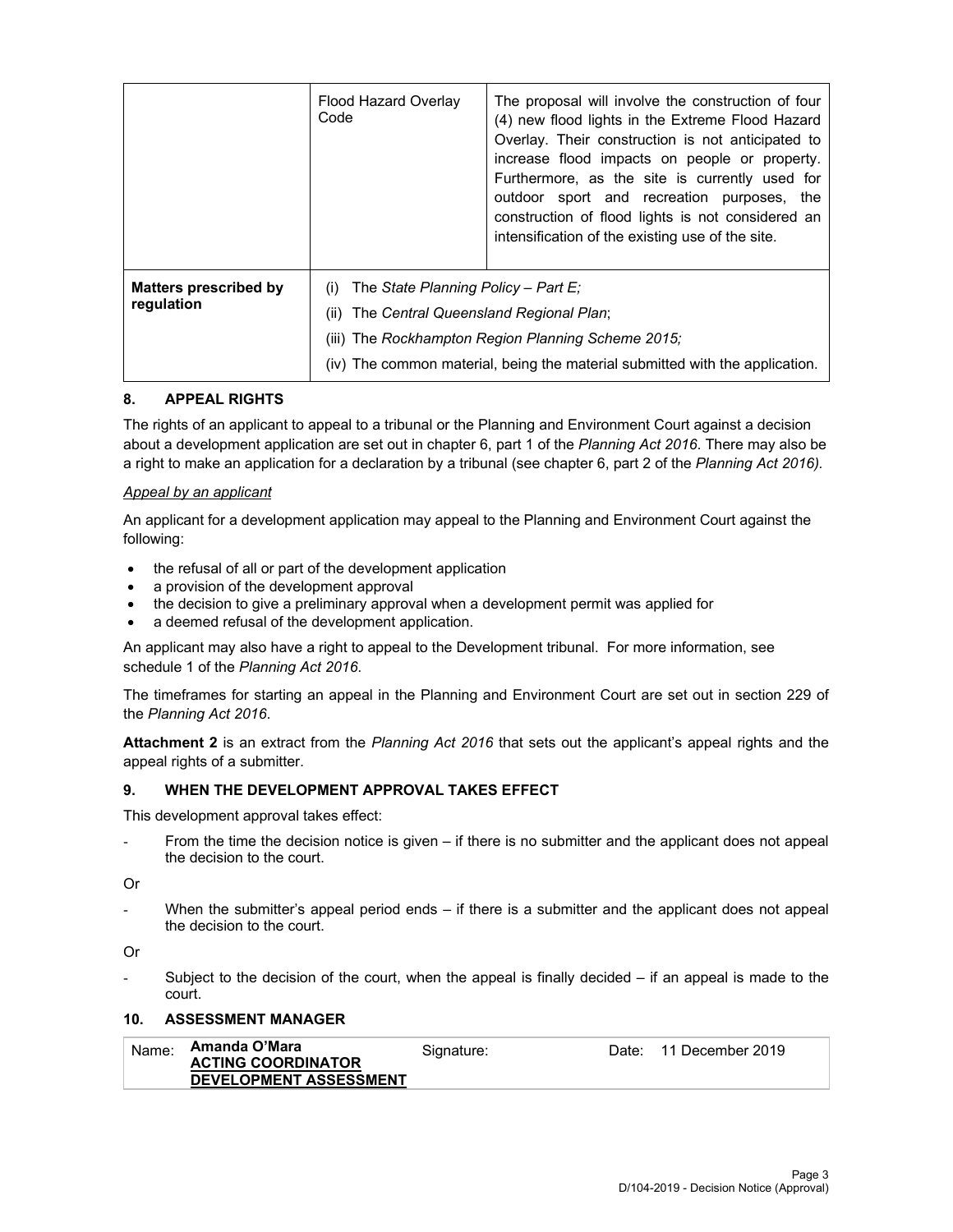# **Attachment 1 – Conditions of the approval**

*Part 1* **–** *Conditions imposed by the assessment manager [Note: where a condition is imposed about infrastructure under Chapter 4 of the Planning Act 2016, the relevant provision of the Act under which this condition was imposed must be specified.]*

# **Attachment 2—Extract on appeal rights**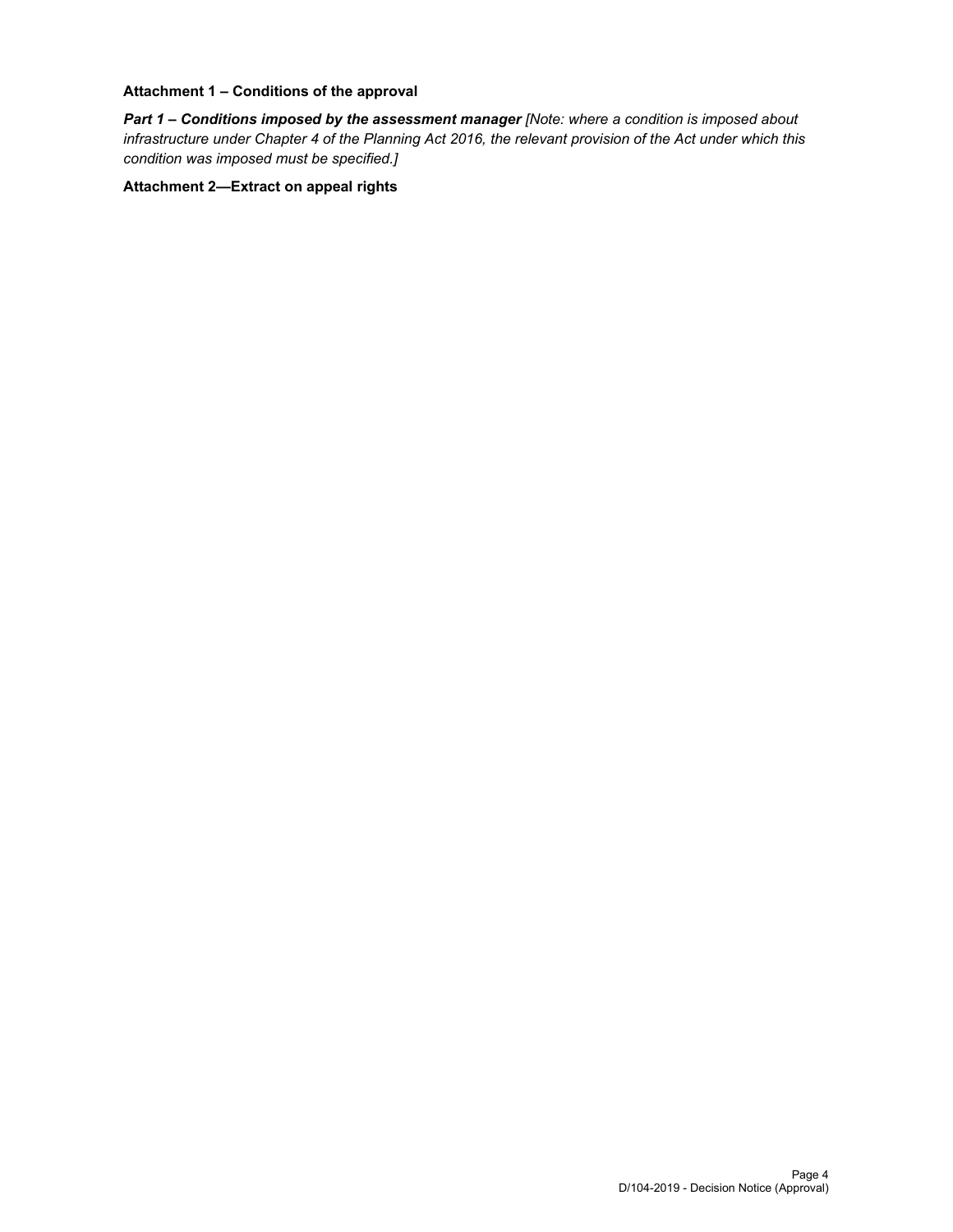

# **Attachment 1 – Part 1 Rockhampton Regional Council Conditions**

*Planning Act 2016* 

# 1.0 ADMINISTRATION

- 1.1 The Developer and his employee, agent, contractor or invitee is responsible for ensuring compliance with the conditions of this development approval.
- 1.2 Where these Conditions refer to "Council" in relation to requiring Council to approve or to be satisfied as to any matter, or conferring on the Council a function, power or discretion, that role may be fulfilled in whole or in part by a delegate appointed for that purpose by the Council.
- 1.3 All conditions, works, or requirements of this development approval must be undertaken and completed:
	- 1.3.1 to Council's satisfaction;
	- 1.3.2 at no cost to Council; and
	- 1.3.3 prior to the commencement of the use,

unless otherwise stated.

1.4 The following further Development Permits must be obtained prior to the commencement of any works associated with their purposes:

1.4.1 Building Works:

- 1.5 All works must be designed, constructed and maintained in accordance with the relevant Council policies, guidelines and standards, unless otherwise stated.
- 1.6 All engineering drawings/specifications, design and construction works must be in accordance with the requirements of the relevant *Australian Standards* and must be approved, supervised and certified by a Registered Professional Engineer of Queensland.

# 2.0 APPROVED PLANS AND DOCUMENTS

2.1 The approved development must be completed and maintained generally in accordance with the approved plans and documents, except where amended by any condition of this development approval:

| Drawing/report<br>title | Prepared by                                    | <b>Date</b>     | Reference number  | <b>Rev</b> |
|-------------------------|------------------------------------------------|-----------------|-------------------|------------|
| Site Plan               | <b>Anderson Consulting</b><br><b>Engineers</b> | 1 February 2019 | 18123-E001 1 of 2 | В          |
| Part Site Plan          | <b>Anderson Consulting</b><br>Engineers        | 1 February 2019 | 18123-E002 2 of 2 | В          |

# 3.0 BUILDING WORKS

- 3.1 A Development Permit for Building Works must be obtained for the proposed structures on the development site.
- 3.2 All electrical and telecommunication services and utilities connected to the property, including electrical outlets, must be designed and installed at such a height that they are a minimum of 500 millimetres above a one per cent (1%) Annual exceedance probability flood level.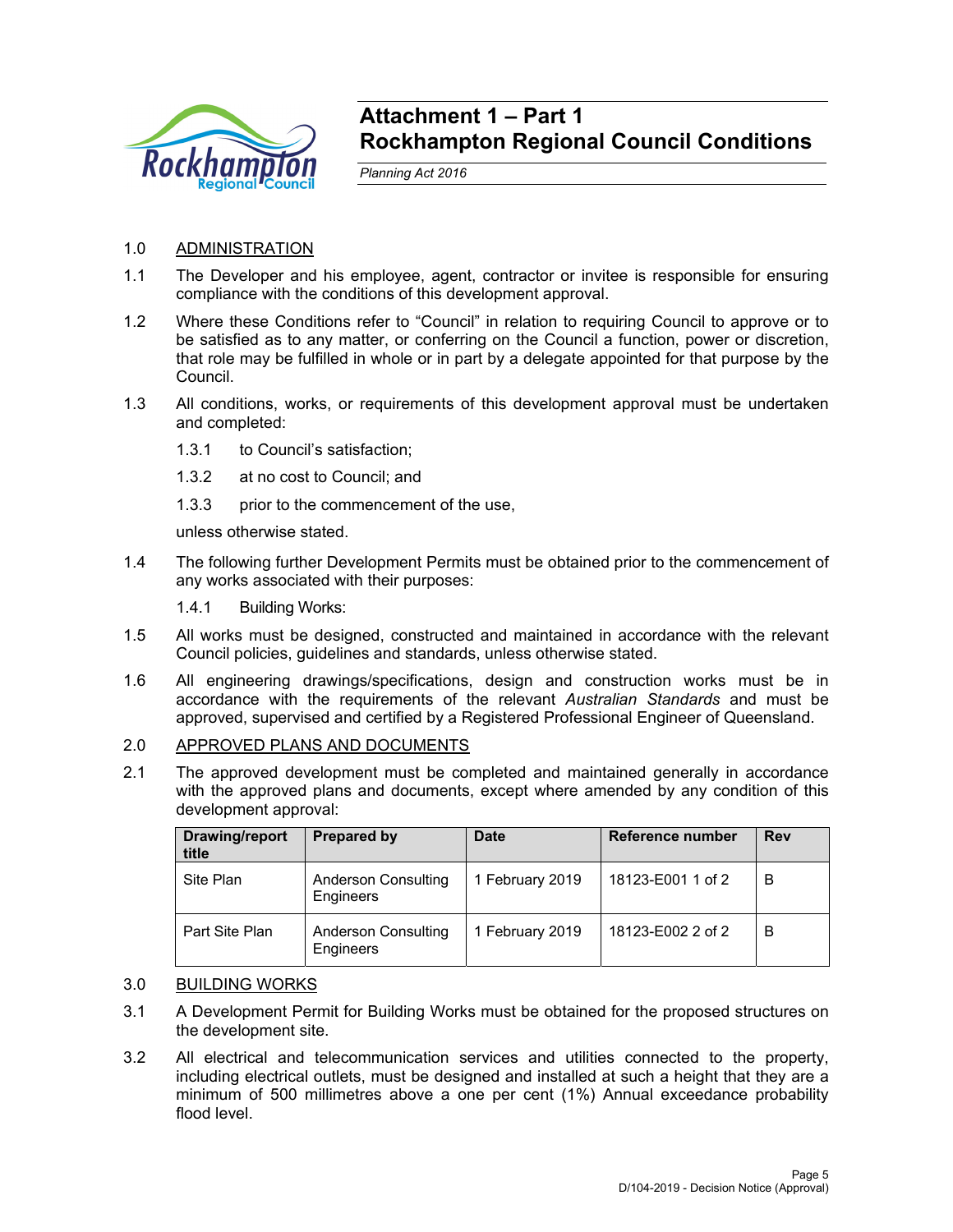# 4.0 ASSET MANAGEMENT

- 4.1 Any alteration necessary to electricity, telephone, water mains, sewerage mains, and/or public utility installations resulting from the development or in connection with the development, must be undertaken and completed at no cost to Council.
- 4.2 Any damage to existing stormwater, water supply and sewerage infrastructure, kerb and channel, pathway or roadway (including removal of concrete slurry from public land and Council infrastructure), that occurs while any works are being carried out in association with this development approval must be repaired at full cost to the developer. This includes the reinstatement of any existing traffic signs or pavement markings that may have been removed or damaged.

# ADVISORY NOTES

# NOTE 1. Aboriginal Cultural Heritage

It is advised that under section 23 of the *Aboriginal Cultural Heritage Act 2003*, a person who carries out an activity must take all reasonable and practicable measures to ensure the activity does not harm Aboriginal cultural heritage (the "cultural heritage duty of care"). Maximum penalties for breaching the duty of care are listed in the Aboriginal cultural heritage legislation. The information on Aboriginal cultural heritage is available on the Department of Aboriginal and Torres Strait Islander and Partnerships website www.datsip.qld.gov.au.

# NOTE 2. General Environmental Duty

General environmental duty under the *Environmental Protection Act 1994* prohibits unlawful environmental nuisance caused by noise, aerosols, particles, dust, ash, fumes, light, odour or smoke beyond the boundaries of the development site during all stages of the development including earthworks, construction and operation.

# NOTE 3. General Safety Of Public During Construction

The *Work Health and Safety Act 2011* and *Manual of Uniform Traffic Control Devices* must be complied with in carrying out any construction works, and to ensure safe traffic control and safe public access in respect of works being constructed on a road.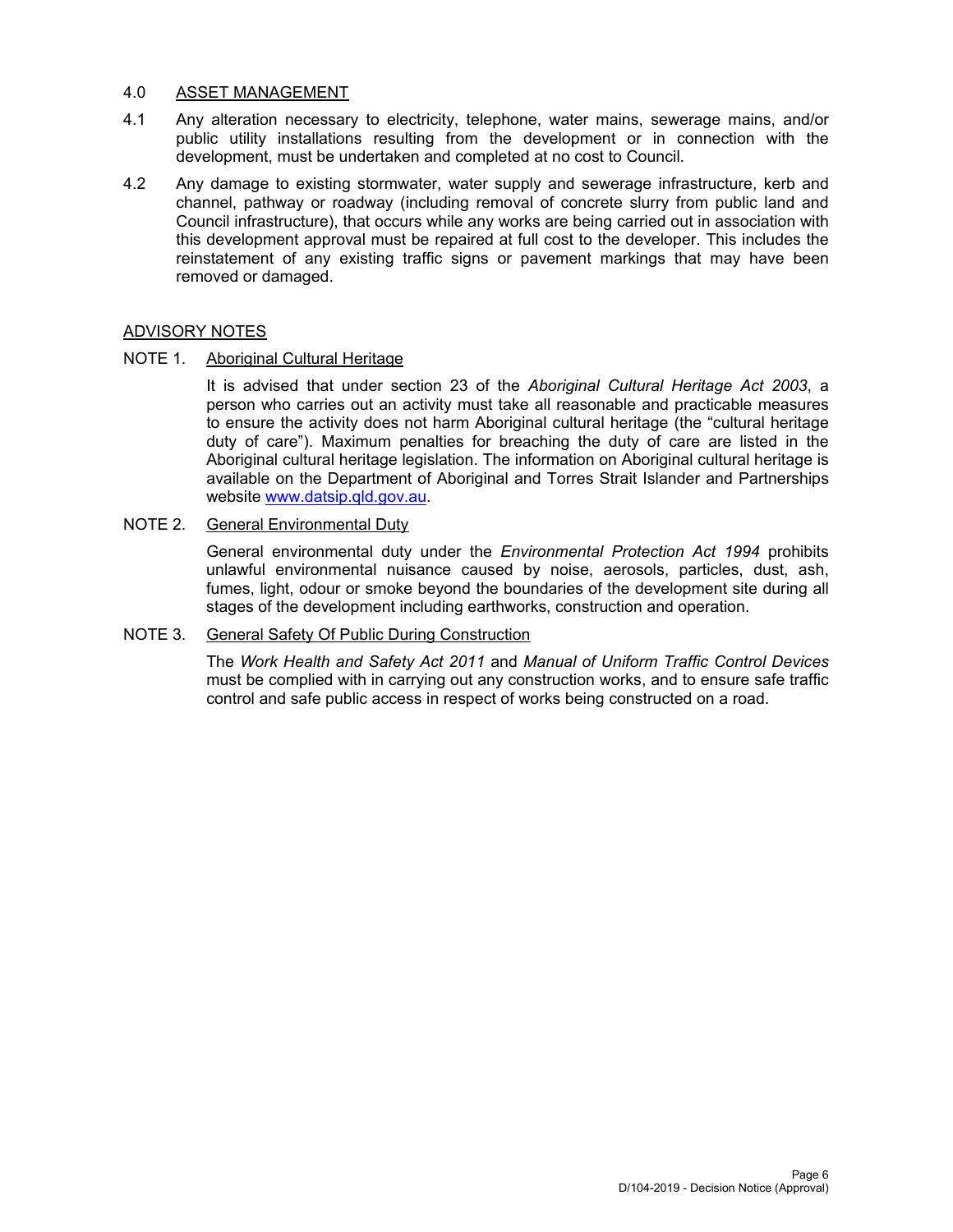

# **Attachment 2 - Appeal Rights**

*PLANNING ACT 2016*

The following is an extract from the *Planning Act 2016 (Chapter 6)*

# *Appeal rights*

#### *229 Appeals to tribunal or P&E Court*

- (1) Schedule 1 states—
	- (a) matters that may be appealed to— (i) either a tribunal or the P&E Court; or (ii) only a tribunal; or (iii) only the P&E Court; and
	- (b) the person—
		- (i) who may appeal a matter (the **appellant**); and
		- (ii) who is a respondent in an appeal of the matter; and (iii) who is a co-respondent in an appeal of the matter; and
		- (iv) who may elect to be a co-respondent in an appeal of the matter.
- (2) An appellant may start an appeal within the appeal period.
- (3) The **appeal period** is—
	- (a) for an appeal by a building advisory agency—10 business days after a decision notice for the decision is given to the agency or
	- (b) for an appeal against a deemed refusal—at any time after the deemed refusal happens; or
	- (c) for an appeal against a decision of the Minister, under chapter 7, part 4, to register premises or to renew the registration of premises—20 business days after a notice is published under section 269(3)(a) or (4); or
	- (d) for an appeal against an infrastructure charges notice— 20 business days after the infrastructure charges notice is given to the person; or
	- (e) for an appeal about a deemed approval of a development application for which a decision notice has not been given—30 business days after the applicant gives the deemed approval notice to the assessment manager; or
	- (f) for any other appeal—20 business days after a notice of the decision for the matter, including an enforcement notice, is given to the person.

#### Note—

See the P&E Court Act for the court's power to extend the appeal period.

- (4) Each respondent and co-respondent for an appeal may be heard in the appeal.
- (5) If an appeal is only about a referral agency's response, the assessment manager may apply to the tribunal or P&E Court to withdraw from the appeal.
- (6) To remove any doubt, it is declared that an appeal against an infrastructure charges notice must not be about— (a) the adopted charge itself; or
	- (b) for a decision about an offset or refund—
		- (i) the establishment cost of trunk infrastructure identified in a LGIP; or
		- (ii) the cost of infrastructure decided using the method
	- included in the local government's charges resolution.

# **230 Notice of appeal**

- (1) An appellant starts an appeal by lodging, with the registrar of the tribunal or P&E Court, a notice of appeal that— (a) is in the approved form; and
	- (b) succinctly states the grounds of the appeal.
- (2) The notice of appeal must be accompanied by the required fee.
- (3) The appellant or, for an appeal to a tribunal, the registrar must, within the service period, give a copy of the notice of appeal to—
- (a) the respondent for the appeal; and
- (b) each co-respondent for the appeal; and
- (c) for an appeal about a development application under schedule 1, table 1, item 1—each principal submitter for the development application; and
- (d) for an appeal about a change application under schedule 1, table 1, item 2—each principal submitter for the change application; and
- (e) each person who may elect to become a co-respondent for the appeal, other than an eligible submitter who is not a principal submitter in an appeal under paragraph (c) or (d); and
- (f) for an appeal to the P&E Court—the chief executive; and
- (g) for an appeal to a tribunal under another Act—any other person who the registrar considers appropriate.
- (4) The **service period** is—
	- (a) if a submitter or advice agency started the appeal in the P&E Court-2 business days after the appeal is started; or
	- (b) otherwise—10 business days after the appeal is started.
- (5) A notice of appeal given to a person who may elect to be a co-respondent must state the effect of subsection
- (6) A person elects to be a co-respondent by filing a notice of election, in the approved form, within 10 business days
	- after the notice of appeal is given to the person*.*
- **231 Other appeals**
- (1) Subject to this chapter, schedule 1 and the P&E Court Act, unless the Supreme Court decides a decision or other matter under this Act is affected by jurisdictional error, the decision or matter is non-appealable.
- (2) The Judicial Review Act 1991, part 5 applies to the decision or matter to the extent it is affected by jurisdictional error.
- (3) A person who, but for subsection (1) could have made an application under the Judicial Review Act 1991 in relation to the decision or matter, may apply under part 4 of that Act for a statement of reasons in relation to the decision or matter.
- (4) In this section— **decision** includes—
	- (a) conduct engaged in for the purpose of making a decision; and
	- (b) other conduct that relates to the making of a decision; and
	- (c) the making of a decision or the failure to make a decision; and
	- (d) a purported decision; and
	- (e) a deemed refusal.

**non-appealable**, for a decision or matter, means the decision or matter—

- (a) is final and conclusive; and
- (b) may not be challenged, appealed against, reviewed, quashed, set aside or called into question in any other way under the Judicial Review Act 1991 or otherwise, whether by the Supreme Court, another court, a tribunal or another entity; and
- (c) is not subject to any declaratory, injunctive or other order of the Supreme Court, another court, a tribunal or another entity on any ground.

#### **232 Rules of the P&E Court**

- (1) A person who is appealing to the P&E Court must comply with the rules of the court that apply to the appeal.
- (2) However, the P&E Court may hear and decide an appeal even if the person has not complied with rules of the P&E Court.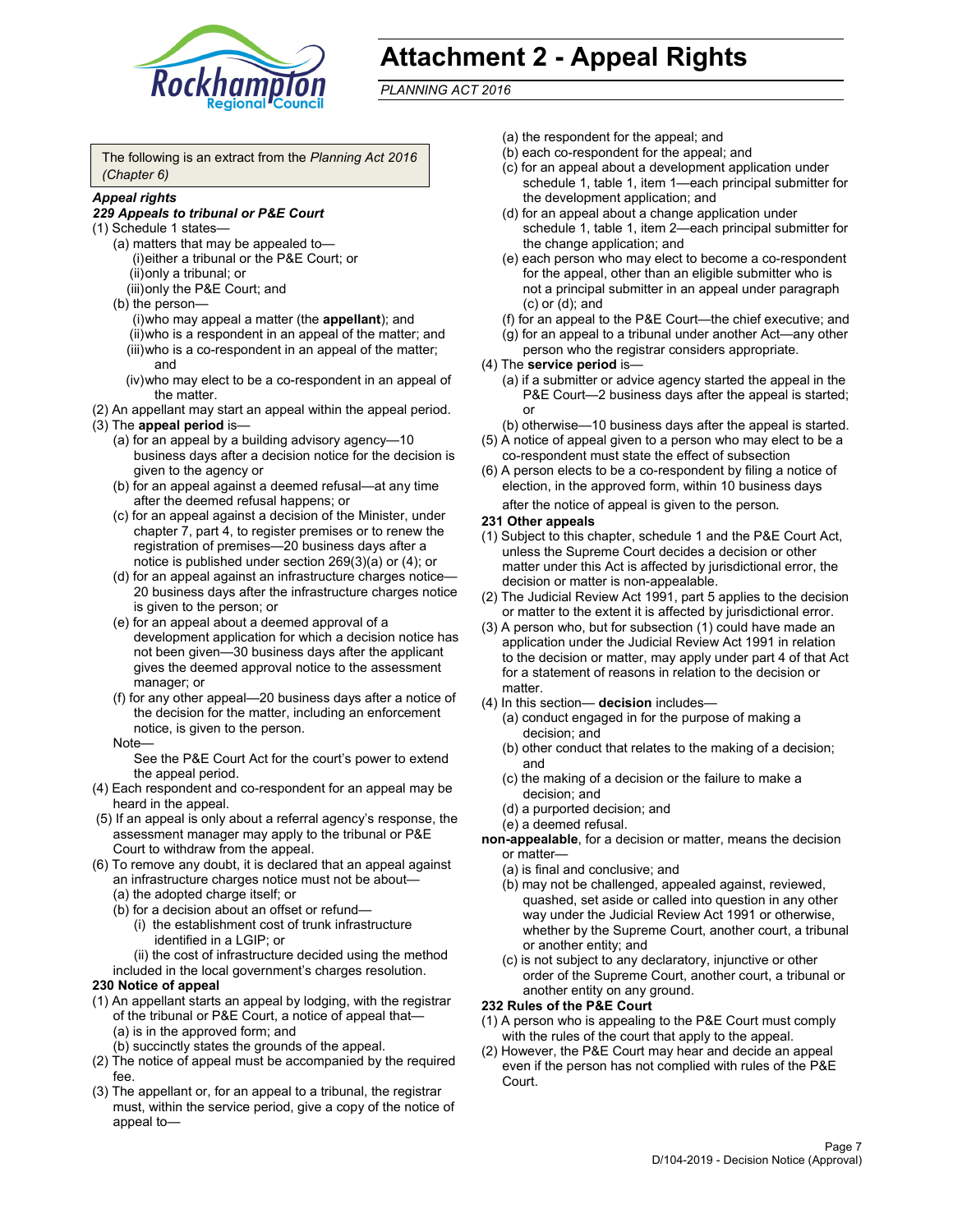

# **Appeal Rights**

*PLANNING ACT 2016*

# **Schedule 1**

# **Appeals section 229**

- **1 Appeal rights and parties to appeals**
- (1) Table 1 states the matters that may be appealed to—(a) the P&E court; or (b) a tribunal.
- (2) However, table 1 applies to a tribunal only if the matter involves—
	- (a) the refusal, or deemed refusal of a development application, for—
	- (i) a material change of use for a classified building; or
	- (ii) operational work associated with building work, a retaining wall, or a tennis court; or
	- (b) a provision of a development approval for—
	- (i) a material change of use for a classified building; or
- (ii) operational work associated with building work, a retaining wall, or a tennis court; or
	- (c) if a development permit was applied for—the decision to give a preliminary approval for—
		- (i) a material change of use for a classified building; or (ii) operational work associated with building work, a retaining wall, or a tennis court; or
	- (d) a development condition if—
		- (i) the development approval is only for a material change of use that involves the use of a building classified under the Building Code as a class 2 building; and
		- (ii) the building is, or is proposed to be, not more than 3 storeys; and
		- (iii) the proposed development is for not more than 60 sole-occupancy units; or
	- (e) a decision for, or a deemed refusal of, an extension application for a development approval that is only for a material change of use of a classified building; or
	- (f) a decision for, or a deemed refusal of, a change application for a development approval that is only for a material change of use of a classified building; or
	- (g) a matter under this Act, to the extent the matter relates to—
		- (i) the Building Act, other than a matter under that Act that may or must be decided by the Queensland Building and Construction Commission; or
		- (ii) the Plumbing and Drainage Act, part 4 or 5; or
	- (h) a decision to give an enforcement notice in relation to a matter under paragraphs (a) to (g); or
	- (i) a decision to give an infrastructure charges notice; or
	- (j) the refusal, or deemed refusal, of a conversion application; or
	- (k) a matter that, under another Act, may be appealed to the tribunal; or
	- (l) a matter prescribed by regulation.
- (3) Also, table 1 does not apply to a tribunal if the matter
	- involves—
		- (a) for a matter in subsection  $(2)(a)$  to  $(d)$ 
			- (i) a development approval for which the development application required impact assessment; and
			- (ii) a development approval in relation to which the assessment manager received a properly made submission for the development application; or
	- (b) a provision of a development approval about the identification or inclusion, under a variation approval, of a matter for the development.
- (4) Table 2 states the matters that may be appealed only to the P&E Court.
- (5) Table 3 states the matters that may be appealed only to the tribunal.
- (6) In each table—
	- (a) column 1 states the appellant in the appeal; and
	- (b) column 2 states the respondent in the appeal; and
	- (c) column 3 states the co-respondent (if any) in the appeal; and
	- (d) column 4 states the co-respondents by election (if any) in the appeal.
- (7) If the chief executive receives a notice of appeal under section 230(3)(f), the chief executive may elect to be a corespondent in the appeal.

| Table 1<br>Appeals to the P&E Court and, for certain matters, to a tribunal                                      |                                                                                                                                |                                                                                          |                                                       |  |
|------------------------------------------------------------------------------------------------------------------|--------------------------------------------------------------------------------------------------------------------------------|------------------------------------------------------------------------------------------|-------------------------------------------------------|--|
| 1. Development applications<br>An appeal may be made against-<br>(c) a provision of the development approval; or | (a) the refusal of all or part of the development application; or<br>(b) the deemed refusal of the development application; or | (d) if a development permit was applied for—the decision to give a preliminary approval. |                                                       |  |
| Column 1                                                                                                         | Column 2                                                                                                                       | Column 3                                                                                 | Column 4                                              |  |
| Appellant                                                                                                        | Respondent                                                                                                                     | Co-respondent<br>$(f \text{ any})$                                                       | Co-respondent by election<br>$(if$ any)               |  |
| The applicant                                                                                                    | The assessment<br>manager                                                                                                      | If the appeal is about<br>a concurrence                                                  | 1 A concurrence agency that is<br>not a co-respondent |  |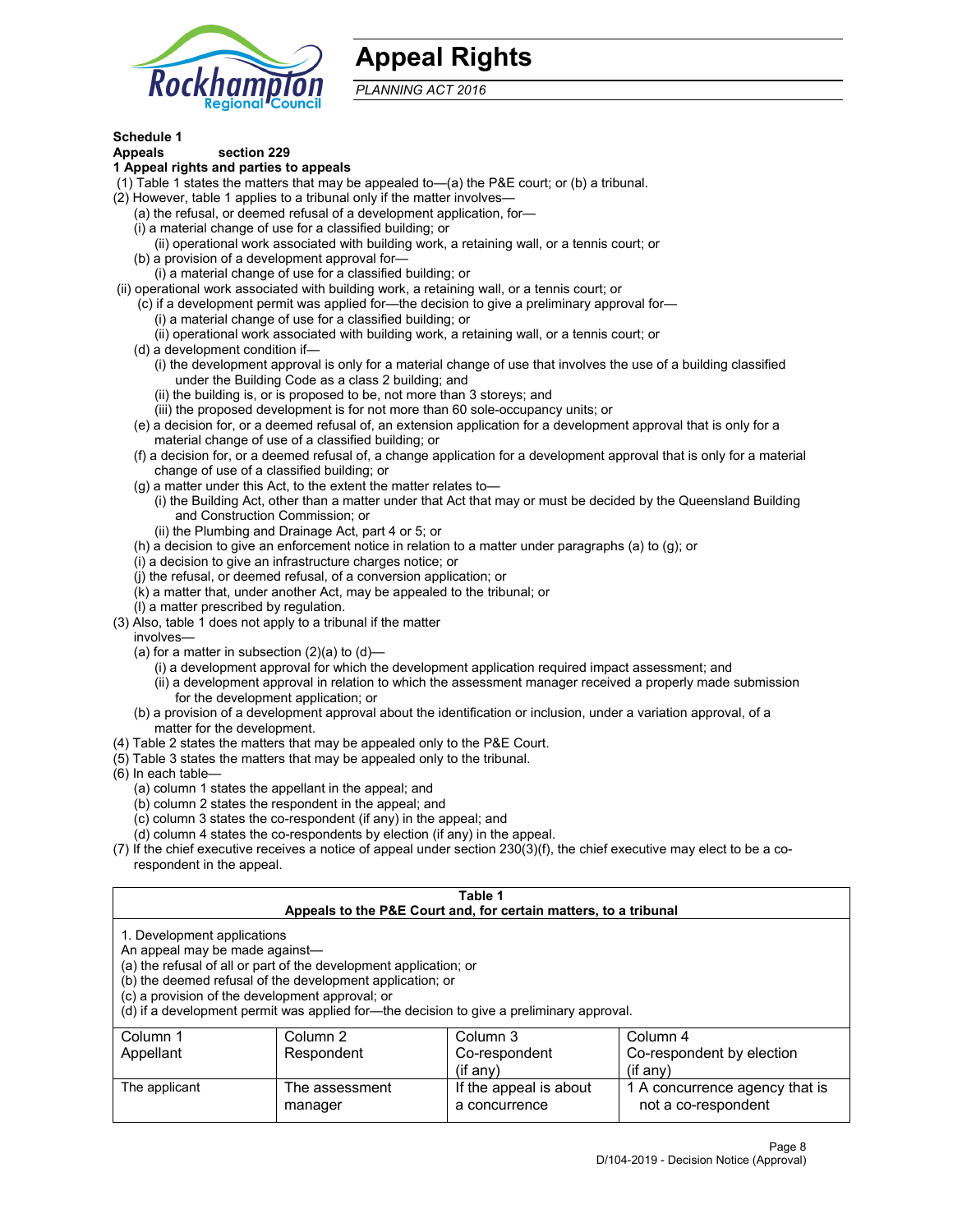| Table 1<br>Appeals to the P&E Court and, for certain matters, to a tribunal                                                                                                                        |                                     |                                                                 |                                                                                                                                                                                                                                                                                                                                                 |  |
|----------------------------------------------------------------------------------------------------------------------------------------------------------------------------------------------------|-------------------------------------|-----------------------------------------------------------------|-------------------------------------------------------------------------------------------------------------------------------------------------------------------------------------------------------------------------------------------------------------------------------------------------------------------------------------------------|--|
| 2. Change applications<br>An appeal may be made against-                                                                                                                                           |                                     | agency's referral<br>response-the<br>concurrence agency         | 2 If a chosen Assessment<br>manager is the respondent-<br>the prescribed assessment<br>manager<br>3 Any eligible advice agency for<br>the application<br>4 Any eligible submitter for the<br>application<br>(a) a responsible entity's decision for a change application, other than a decision made by the P&E court; or                       |  |
| (b) a deemed refusal of a change application.<br>Column 1<br>Appellant                                                                                                                             | Column $\overline{2}$<br>Respondent | Column 3<br>Co-respondent<br>(if any)                           | Column 4<br>Co-respondent by election<br>(if any)                                                                                                                                                                                                                                                                                               |  |
| 1 The applicant<br>2 If the responsible<br>entity is the<br>assessment<br>manager-an<br>affected entity that<br>gave a pre-request<br>notice or response<br>notice                                 | The responsible<br>entity           | If an affected entity<br>starts the appeal-the<br>applicant     | 1 A concurrence agency for the<br>development application<br>2 If a chosen assessment<br>manager is the respondent-<br>the prescribed assessment<br>manager<br>3 A private certifier for the<br>development application<br>4 Any eligible advice agency for<br>the change application<br>5 Any eligible submitter for the<br>change application |  |
| 3. Extension applications<br>An appeal may be made against-<br>(a) the assessment manager's decision about an extension application; or<br>(b) a deemed refusal of an extension application.       |                                     |                                                                 |                                                                                                                                                                                                                                                                                                                                                 |  |
| Column 1<br>Appellant                                                                                                                                                                              | Column <sub>2</sub><br>Respondent   | Column 3<br>Co-respondent<br>(if any)                           | Column 4<br>Co-respondent by election<br>(if any)                                                                                                                                                                                                                                                                                               |  |
| 1 The applicant<br>1<br>For a matter other<br>than a deemed<br>refusal of an<br>extension<br>application $-$ a<br>concurrence<br>agency, other than<br>the chief executive,<br>for the application | The assessment<br>manager           | If a concurrence<br>agency starts the<br>appeal - the applicant | If a chosen assessment<br>manager is the respondent - the<br>prescribed assessment manager                                                                                                                                                                                                                                                      |  |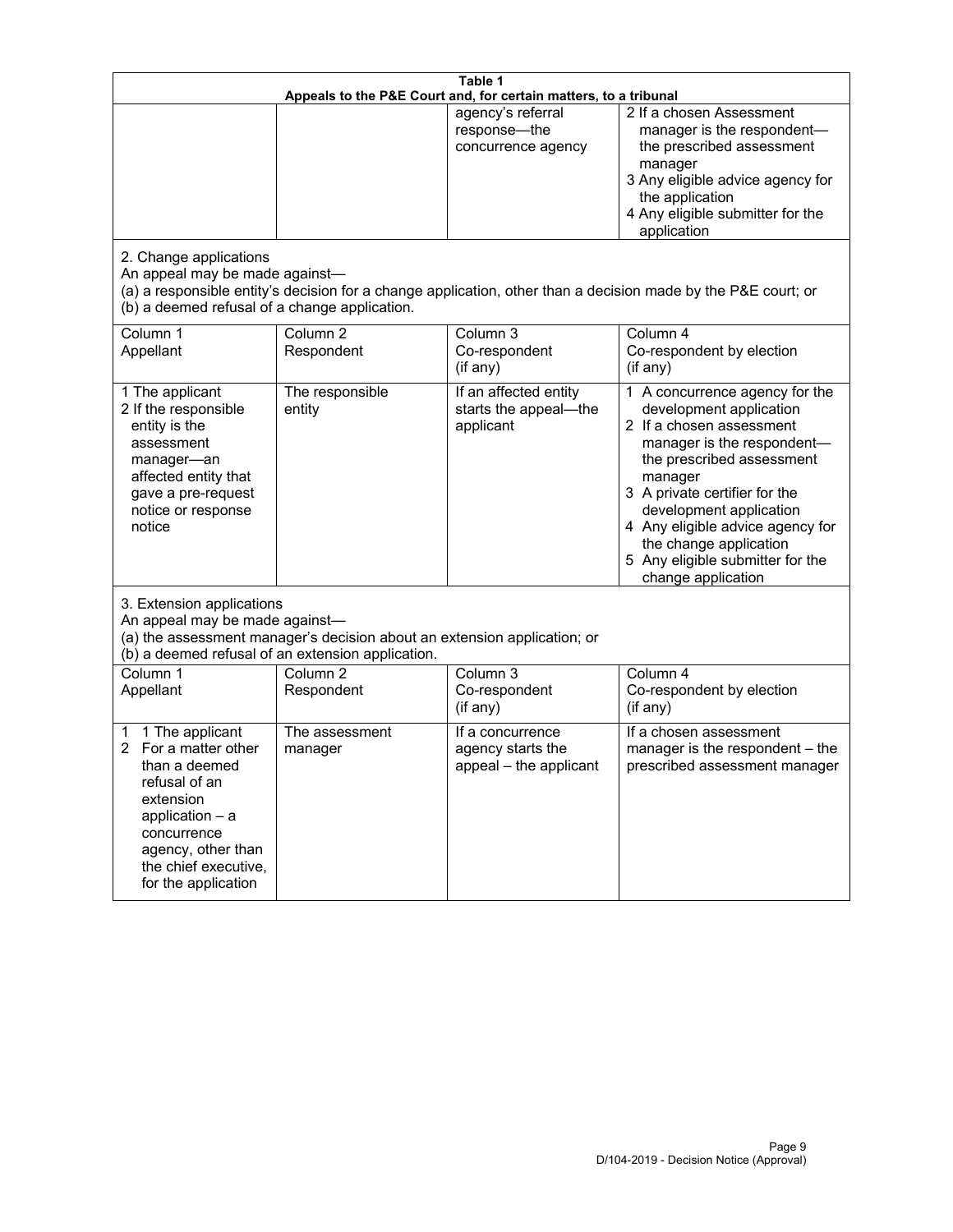#### **Table 1 Appeals to the P&E Court and, for certain matters, to a tribunal**

4. Infrastructure charges notices

An appeal may be made against an infrastructure charges notice on 1 or more of the following grounds

- a) The notice involved an error relating to
	- (i) The application of the relevant adopted charge; or

Examples of errors in applying an adopted charge –

- The incorrect application of gross floor area for a non-residential development
- Applying an incorrect 'use category', under a regulation, to the development
- (i) The working out of extra demands, for section 120; or
- (ii) An offset or refund; or
- b) The was no decision about an offset or refund; or
- c) If the infrastructure charges notice states a refund will be given the timing for giving the refund; or
- d) The amount of the charge is so unreasonable that no reasonable relevant local government could have imposed the amount.

| Column 1<br>Appellant                                    | Column 2<br>Respondent                                                    | Column 3<br>Co-respondent<br>(i f any) | Column 4<br>Co-respondent by election<br>(i f any) |
|----------------------------------------------------------|---------------------------------------------------------------------------|----------------------------------------|----------------------------------------------------|
| The person given the<br>Infrastructure charges<br>notice | The local government<br>that gave the<br>infrastructure charges<br>notice |                                        |                                                    |

5. Conversion applications

An appeal may be made against—

(a) the refusal of a conversion application; or

(b) a deemed refusal of a conversion application.

| Column 1      | Column 2                | Column 3       | Column 4                  |
|---------------|-------------------------|----------------|---------------------------|
| Appellant     | Respondent              | Co-respondent  | Co-respondent by election |
|               |                         | $($ if any $)$ | $(if$ any)                |
|               |                         |                |                           |
| The applicant | The local government    |                |                           |
|               | to which the conversion |                |                           |
|               | application was made    |                |                           |

6. Enforcement notices

An appeal may be made against the decision to give an enforcement notice.

| Column 1<br>Appellant                      | Column 2<br>Respondent       | Column 3<br>Co-respondent<br>(if any) | Column 4<br>Co-respondent by election<br>(i f any)                                                                                                                         |
|--------------------------------------------|------------------------------|---------------------------------------|----------------------------------------------------------------------------------------------------------------------------------------------------------------------------|
| The person given the<br>enforcement notice | The enforcement<br>authority |                                       | If the enforcement authority is<br>not the local government for<br>the premises in relation to which<br>the offence is alleged to have<br>happened-the local<br>government |

#### **Table 2 Appeals to the P&E Court only**

1. Appeals from tribunal

An appeal may be made against a decision of a tribunal, other than a decision under

section 252, on the ground of—

(a) an error or mistake in law on the part of the tribunal; or

(b) jurisdictional error.

| Column 1<br>Appellant                             | Column 2<br>Respondent                                    | Column 3<br>Co-respondent<br>$(if$ any) | Column 4<br>Co-respondent by election<br>$(if$ any) |
|---------------------------------------------------|-----------------------------------------------------------|-----------------------------------------|-----------------------------------------------------|
| A party to the<br>proceedings for the<br>decision | The other party to the<br>proceedings for the<br>decision | $\overline{\phantom{0}}$                |                                                     |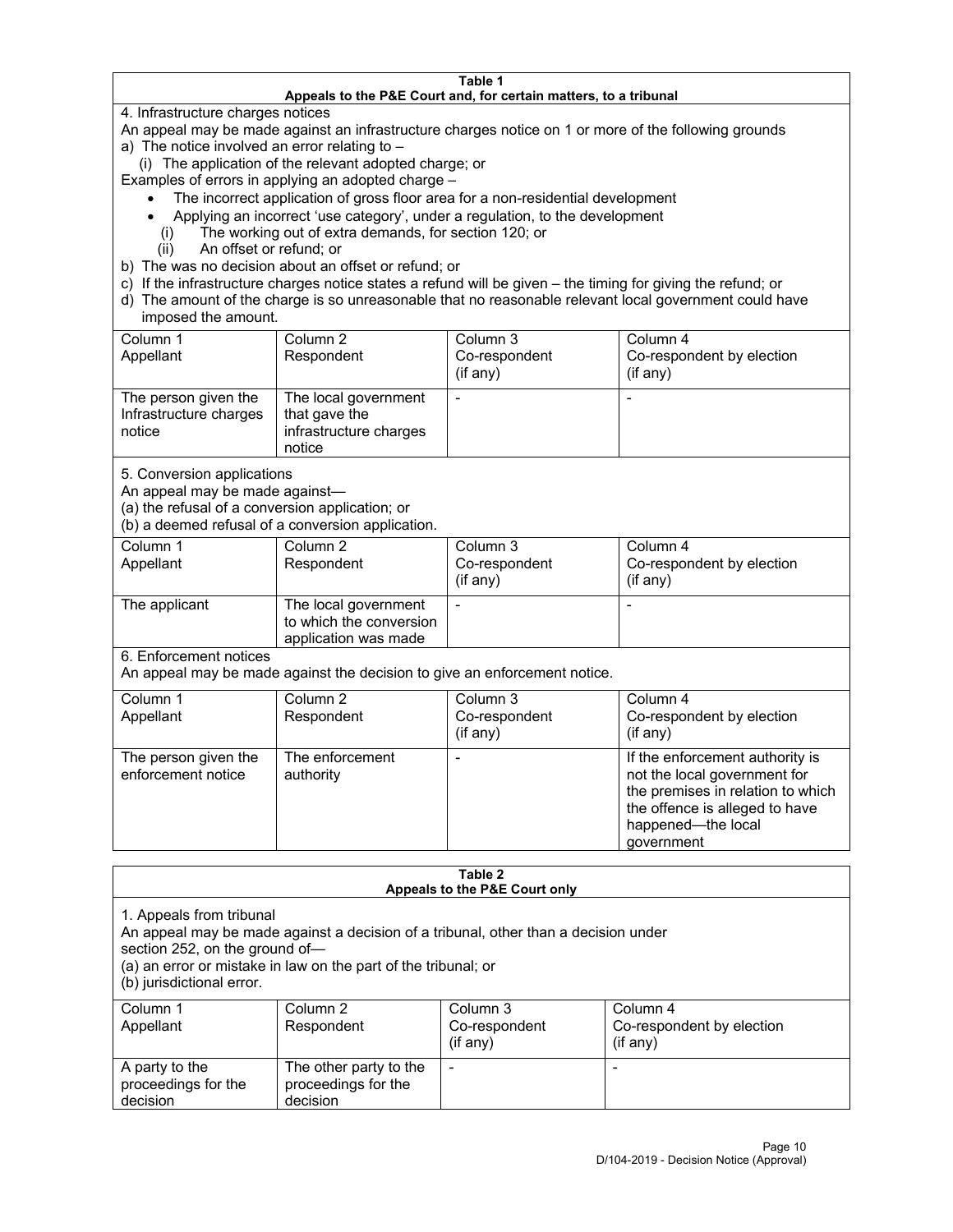#### **Table 2 Appeals to the P&E Court only**

2. Eligible submitter appeals

An appeal may be made against the decision to give a development approval, or an approval for a change application, to the extent that the decision relates to—

(a) any part of the development application for the development approval that required impact assessment; or (b) a variation request.

| Column 1<br>Appellant                                                                                                                                                                        | Column 2<br>Respondent                                                                                                     | Column 3<br>Co-respondent<br>$(i$ f any $)$                                                                             | Column 4<br>Co-respondent by election<br>(if any)    |
|----------------------------------------------------------------------------------------------------------------------------------------------------------------------------------------------|----------------------------------------------------------------------------------------------------------------------------|-------------------------------------------------------------------------------------------------------------------------|------------------------------------------------------|
| 1 For a development<br>application-an<br>eligible submitter for<br>the development<br>application<br>2 For a change<br>application-an<br>eligible submitter for<br>the change<br>application | 1 For a development<br>application-the<br>assessment<br>manager<br>2 For a change<br>application-the<br>responsible entity | 1 The applicant<br>2 If the appeal is<br>about a concurrence<br>agency's referral<br>response—the<br>concurrence agency | Another eligible<br>submitter for the<br>application |

3. Eligible submitter and eligible advice agency appeals

An appeal may be made against a provision of a development approval, or failure to

include a provision in the development approval, to the extent the matter relates to—

(a) any part of the development application or the change application, for the development approval, that required impact assessment; or

(b) a variation request.

| Column 1<br>Appellant                                                                                                                                                                                                                                                                         | Column <sub>2</sub><br>Respondent                                                                                          | Column 3<br>Co-respondent<br>(if any)                                                                                     | Column 4<br>Co-respondent by election<br>(if any) |
|-----------------------------------------------------------------------------------------------------------------------------------------------------------------------------------------------------------------------------------------------------------------------------------------------|----------------------------------------------------------------------------------------------------------------------------|---------------------------------------------------------------------------------------------------------------------------|---------------------------------------------------|
| 1 For a development<br>application-an<br>eligible submitter for<br>the development<br>application<br>2 For a change<br>application-an<br>eligible submitter for<br>the change<br>application<br>3 An eligible advice<br>agency for the<br>development<br>application or<br>change application | 1 For a development<br>application-the<br>assessment<br>manager<br>2 For a change<br>application-the<br>responsible entity | 1 The applicant<br>2 If the appeal is<br>about a concurrence<br>agency's referral<br>response---the<br>concurrence agency | Another eligible submitter for the<br>application |
| 4. Compensation claims<br>An appeal may be made against-<br>(a) a decision under section 32 about a compensation claim; or<br>(b) a decision under section 265 about a claim for compensation; or<br>(c) a deemed refusal of a claim under paragraph (a) or (b).                              |                                                                                                                            |                                                                                                                           |                                                   |
| Column <sub>1</sub><br>Appellant                                                                                                                                                                                                                                                              | Column <sub>2</sub><br>Respondent                                                                                          | Column 3<br>Co-respondent<br>(if any)                                                                                     | Column 4<br>Co-respondent by election<br>(if any) |
| A person dissatisfied<br>with the decision                                                                                                                                                                                                                                                    | The local<br>government to which<br>the claim was made                                                                     |                                                                                                                           |                                                   |
| 5. Registered premises                                                                                                                                                                                                                                                                        |                                                                                                                            |                                                                                                                           |                                                   |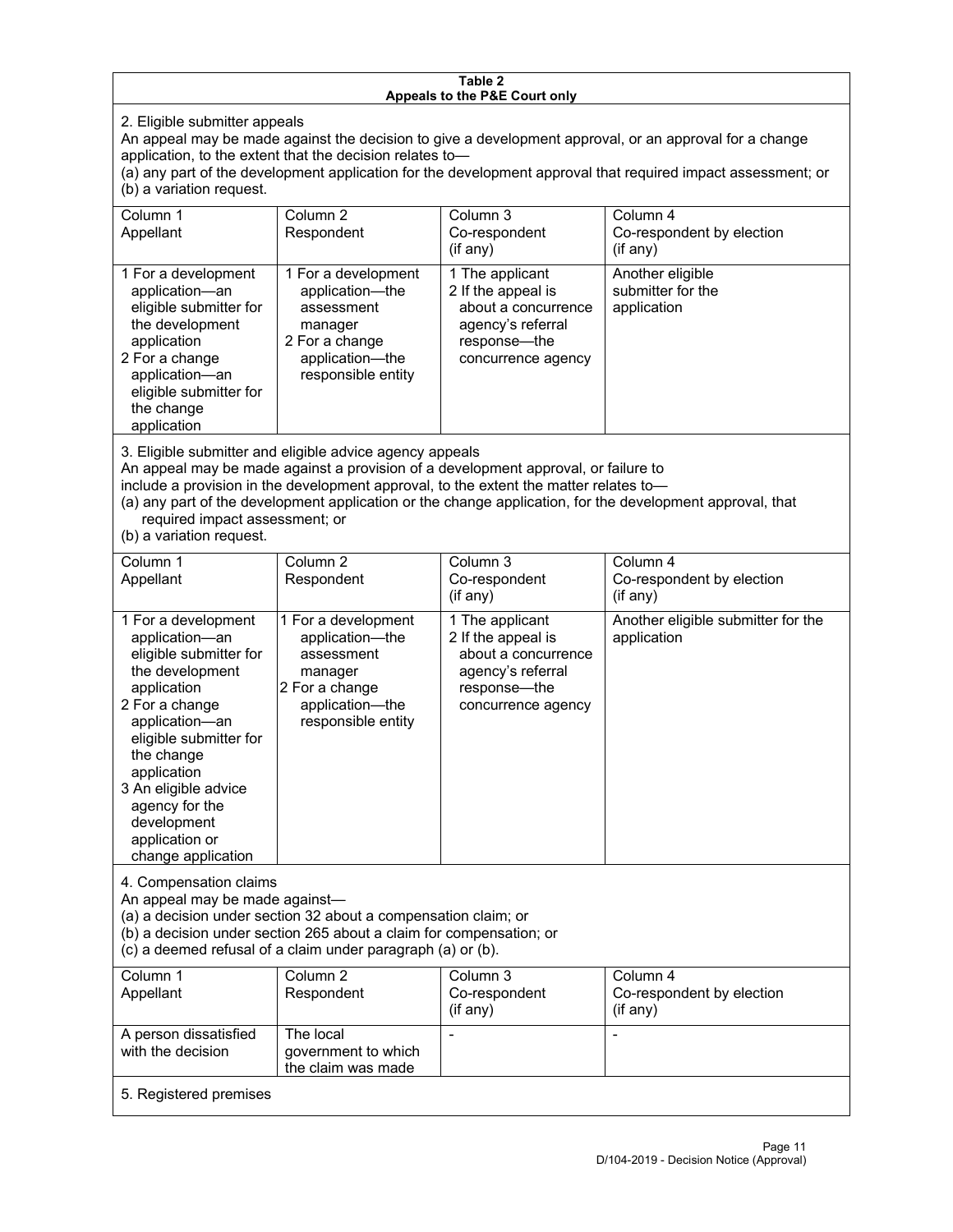| Table 2<br>Appeals to the P&E Court only                                                                                                                                                                                                                                                                             |                                   |                                         |                                                                                                                                                                             |  |
|----------------------------------------------------------------------------------------------------------------------------------------------------------------------------------------------------------------------------------------------------------------------------------------------------------------------|-----------------------------------|-----------------------------------------|-----------------------------------------------------------------------------------------------------------------------------------------------------------------------------|--|
| An appeal may be made against a decision of the Minister under chapter 7, part 4.                                                                                                                                                                                                                                    |                                   |                                         |                                                                                                                                                                             |  |
| Column 1<br>Appellant                                                                                                                                                                                                                                                                                                | Column <sub>2</sub><br>Respondent | Column 3<br>Co-respondent<br>(if any)   | Column 4<br>Co-respondent by election<br>(if any)                                                                                                                           |  |
| 1 A person given a<br>decision notice about<br>the decision<br>2 If the decision is to<br>register premises or<br>renew the<br>registration of<br>premises-an owner<br>or occupier of<br>premises in the<br>affected area for the<br>registered premises<br>who is dissatisfied<br>with the decision                 | The Minister                      | Ĭ.                                      | If an owner or occupier starts the<br>appeal - the owner of the<br>registered premises                                                                                      |  |
| 6. Local laws<br>An appeal may be made against a decision of a local government, or conditions applied,<br>under a local law about-<br>(a) the use of premises, other than a use that is the natural and ordinary consequence of prohibited<br>development; or<br>(b) the erection of a building or other structure. |                                   |                                         |                                                                                                                                                                             |  |
| Column 1<br>Appellant                                                                                                                                                                                                                                                                                                | Column <sub>2</sub><br>Respondent | Column 3<br>Co-respondent<br>(if any)   | Column 4<br>Co-respondent by election<br>(if any)                                                                                                                           |  |
| A person who-<br>(a) applied for the<br>decision; and<br>(b) is dissatisfied with<br>the decision or<br>conditions.                                                                                                                                                                                                  | The local government              | L,                                      | $\overline{a}$                                                                                                                                                              |  |
|                                                                                                                                                                                                                                                                                                                      |                                   | Table 3<br>Appeals to the tribunal only |                                                                                                                                                                             |  |
| 1. Building advisory agency appeals<br>An appeal may be made against giving a development approval for building work to the extent the building<br>work required code assessment against the building assessment provisions.                                                                                         |                                   |                                         |                                                                                                                                                                             |  |
| Column 1<br>Appellant                                                                                                                                                                                                                                                                                                | Column <sub>2</sub><br>Respondent | Column 3<br>Co-respondent<br>(if any)   | Column 4<br>Co-respondent by election<br>(if any)                                                                                                                           |  |
| A building advisory<br>agency for the<br>development application<br>related to the approval                                                                                                                                                                                                                          | The assessment<br>manager         | The applicant                           | 1 A concurrence agency for the<br>development application<br>related to the approval<br>2 A private certifier for the<br>development application<br>related to the approval |  |
| 3. Certain decisions under the Building Act and the Plumbing and Drainage Act<br>An appeal may be made against a decision under-<br>(a) the Building Act, other than a decision made by the Queensland Building and Construction Commission; or<br>(b) the Plumbing and Drainage Act, part 4 or 5.                   |                                   |                                         |                                                                                                                                                                             |  |
| Column 1<br>Appellant                                                                                                                                                                                                                                                                                                | Column <sub>2</sub><br>Respondent | Column 3<br>Co-respondent<br>(if any)   | Column 4<br>Co-respondent by election<br>(if any)                                                                                                                           |  |